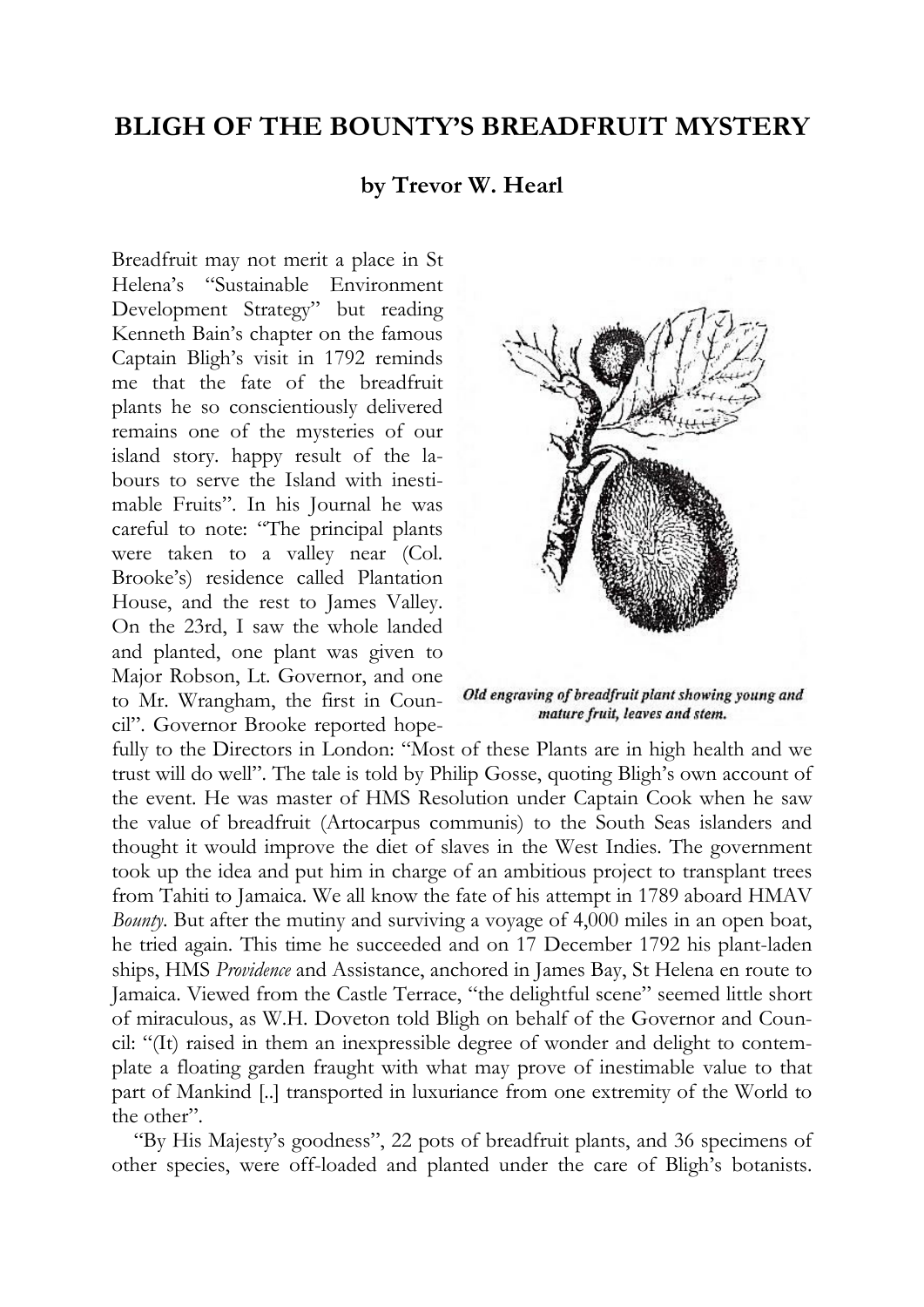They also left "mountain rice seed" and cooked a sago pudding to show its use. In return they were given "such Plants and Trees from this Island as they wished for", and after 10 days, with "all needful refreshment", they sailed to a 13-gun salute from Ladder Hill and a parting shot from Captain Bligh: "May you live to see a happy result of the labours to serve the Island with inestimable Fruits". In his Journal he was careful to note: "The principal plants were taken to a valley near (Col. Brooke's) residence called Plantation House, and the rest to James Valley. On the 23rd, I saw the whole landed and planted, one plant was given to Major Robson, Lt. Governor, and one to Mr. Wrangham, the first in Council". Governor Brooke reported hopefully to the Directors in London: "Most of these Plants are in high health and we trust will do well".

St Helena was fulfilling a role for which the island was ideally suited by virtue of its latitude, climate, soil and isolation, that of halfway house for the transmission of plants from one hemisphere to another. For this purpose Henry Porteous had been appointed to superintend the botanical garden in James Valley. His fine house next to the Castle Gardens was to earn him a footnote in history on 16 October 1815 at Napoleon's first lodging in exile, but his real contribution to island history has yet to be explored. Bligh duly reached the West Indies where signs of his enterprise are still to be seen. "In Kingstown, St Vincent", reports Bain, "there is a notice on an ageing (sic) breadfruit tree which commemorates the first such planting there of Tahitian breadfruit by Captain Bligh". But where is the evidence. If Bligh's breadfruit flourished, no one noticed. When in 1808 Thomas Henry Brooke described his uncle's "exertions to promote the natural resources of the island", it was not Bligh's breadfruit nor even his miraculous "floating garden" that he recalled, but mundane increases in livestock and potatoes. Six years later, Dr Roxburgh of Calcutta's botanical garden listed island plants during a nine-month stay, but he saw no breadfruit. Neither did another expert observer, Surgeon Frederick D. Bennett of the whaler Tuscan in 1836, though his descriptions of it in the South Pacific - ironically including Pitcairn - occupied three pages of his Narrative. Melliss (1875) is similarly silent. Nevertheless, there is a St Helena breadfruit! I first noticed it listed by Agricultural Officer R.W. Williams in 1977. But from its botanical name, Monstera deliciosa, its appearance as a prolific climber, and the taste of the fruit, "a mixture of pineapple and banana", it clearly owes nothing to "Breadfruit Bligh's" visit two hundred years ago.

REFERENCES Bain, K. *St Helena, The Island, Her People and Their Ship*. (1993), pp. 84-90. Bennett, F.D. *Narrative of a Whaling Voyage round the Globe.* (1840) II, pp. 368- 370. Brooke, T.H. *History of St Helena.* (1808), pp. 279-280. Gosse, P. *St Helena 1502-1938*. (1990), pp. 215-217. Melliss, J.C. *St Helena, Physical, Historical & Topographical [..]* (1875). Roxburgh, Dr Wm. (in) Beatson, A. *Tracts Relative to [..] St Helena* (1816), Appx. II. Williams, R.O. *Plants on St Helena*. (1989), p. 79.

## **October 1995 Corrections:**

I must apologize for two serious omissions in my article, "Bligh of the Bounty's Breadfruit Mystery", which was published in the April 1995 issue of the South At-